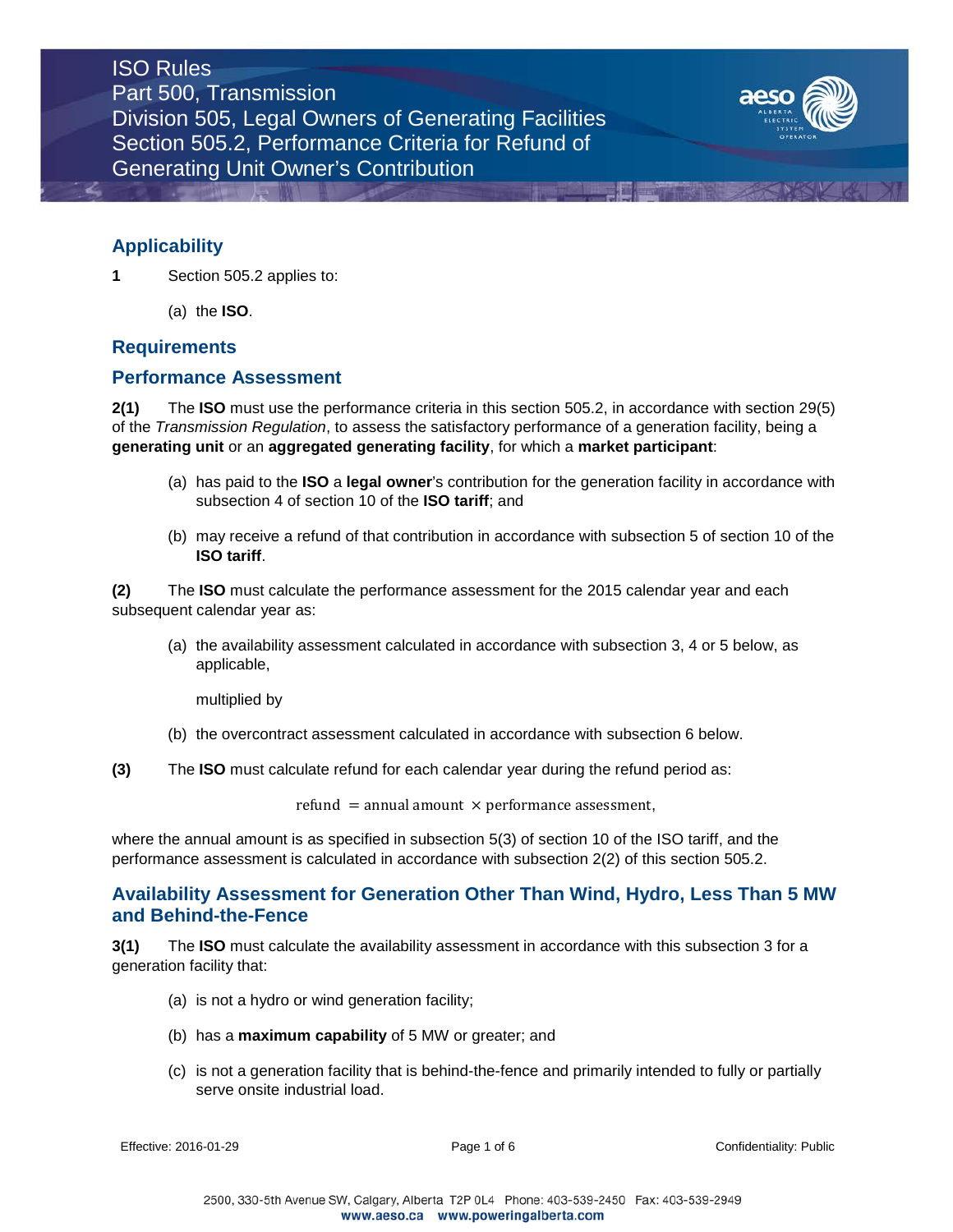

**(2)** The **ISO** must calculate the availability assessment individually for each generation facility to which this subsection 3 applies.

**(3)** The **ISO** must calculate the average hourly availability for each generation facility, where:

- (a) hourly availability (time weighted)  $=$   $\frac{\text{available capability}}{\text{maximum capability}}$ ; and
- (b) average hourly availability  $=$   $\frac{\sum \text{ hourly available}}{\text{number of hours in the year}}$

**(4)** The **ISO** must calculate the availability assessment for each generation facility, based on the average hourly availability as follows:

| Average Hourly Availability | <b>Availability Assessment</b>                     |
|-----------------------------|----------------------------------------------------|
| Less than 0.60              | ሰ%                                                 |
| $0.60 \text{ to } 0.80$     | average hourly availability $-0.60$ × 100%<br>0.20 |
| Greater than 0.80           | 1በበ%                                               |

# **Availability Assessment for Generation Using Wind or Hydro or Less Than 5 MW**

**4(1)** The **ISO** must calculate the availability assessment in accordance with this subsection 4 for a generation facility that:

- (a) is a hydro or wind generation facility; or
- (b) has a **maximum capability** of less than 5 MW.
- **(2)** The **ISO** must:
	- (a) calculate the availability assessment in aggregate for all generation facilities that are served under a single Rate STS **system access service** agreement; and
	- (b) apply the aggregate availability assessment to each generation facility to which this subsection 4 applies.

**(3)** The **ISO** must calculate the average hourly availability in aggregate for all generation facilities that are served under a single Rate STS **system access service** agreement, over all hours in the period during which performance is being assessed, where: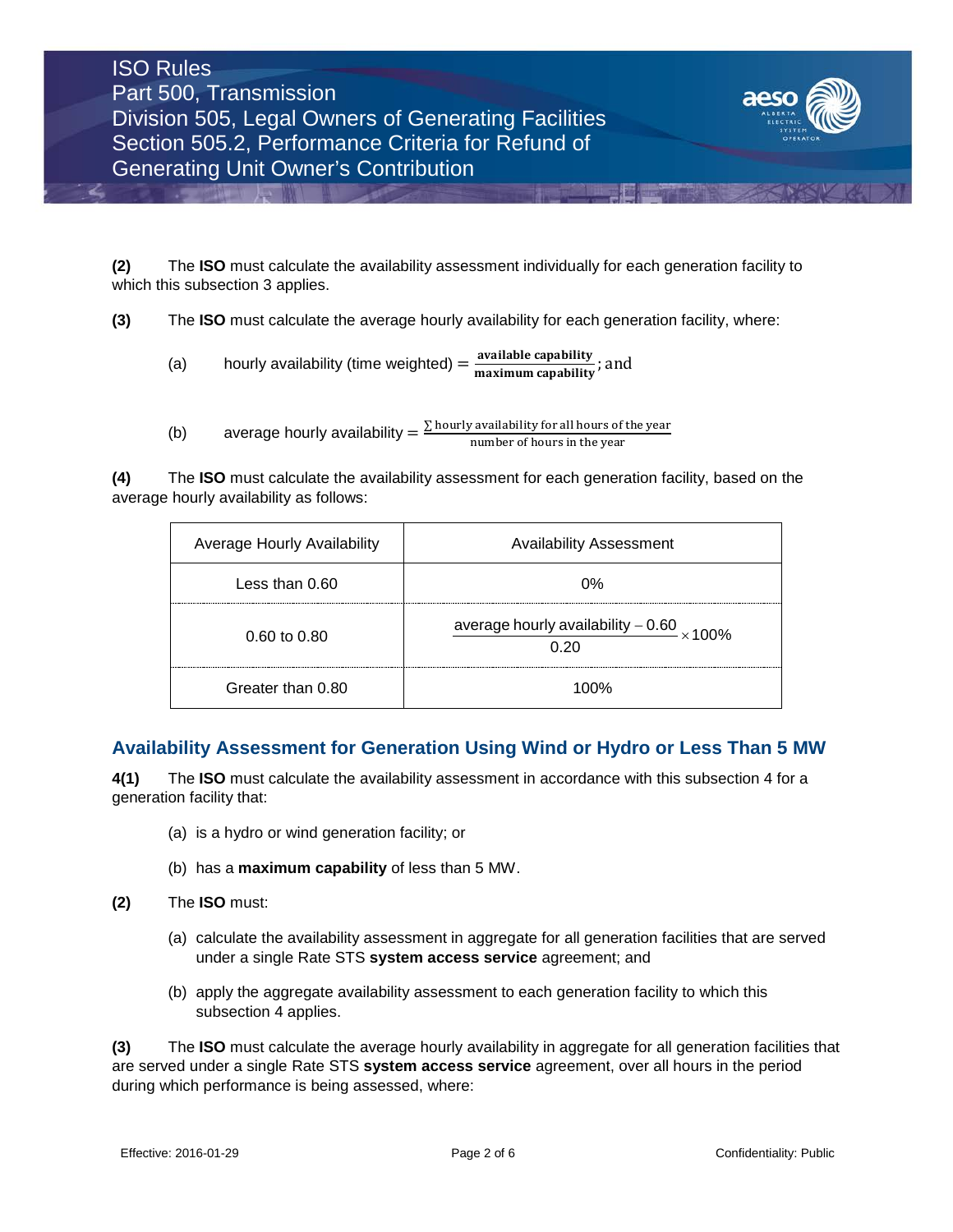

(a) for an hour during a month in which Rate STS **contract capacity** is greater than zero (0):

hourly availability (time weighted)  $=$   $\frac{\text{metered energy+dispatch volume of operating reserves}}{\text{Sigma}}$ ; Rate STS contract capacity

(b) for an hour during a month in which Rate STS **contract capacity** is zero (0):

hourly availability  $= 1.00$ ; and

(c) average hourly availability  $=$   $\frac{\sum$  hourly availability for all hours of the year number of hours in the year

**(4)** The **ISO** must calculate the availability assessment in aggregate for all generation facilities that are served under a single Rate STS **system access service** agreement, based on the average hourly availability as follows:

| Average Hourly Availability | <b>Availability Assessment</b>                           |
|-----------------------------|----------------------------------------------------------|
| Less than 0.15              | 0%                                                       |
| $0.15$ to $0.25$            | average hourly availability $-0.15 \times 100\%$<br>0.10 |
| Greater than 0.25           | 1በበ%                                                     |

## **Availability Assessment for Behind-the-Fence Generation**

**5(1)** The **ISO** must calculate the availability assessment in accordance with this subsection 5 for a generation facility that is behind-the-fence and primarily intended to fully or partially serve onsite industrial load.

- **(2)** The **ISO** must:
	- (a) calculate the availability assessment in aggregate for all generation facilities that are served under a single Rate STS **system access service** agreement; and
	- (b) apply the aggregate availability assessment to each generation facility to which this subsection 5 applies.

**(3)** The **ISO** must calculate the average hourly availability in aggregate for all generation facilities that are served under a single Rate STS **system access service** agreement, over all hours in the period during which performance is being assessed, where: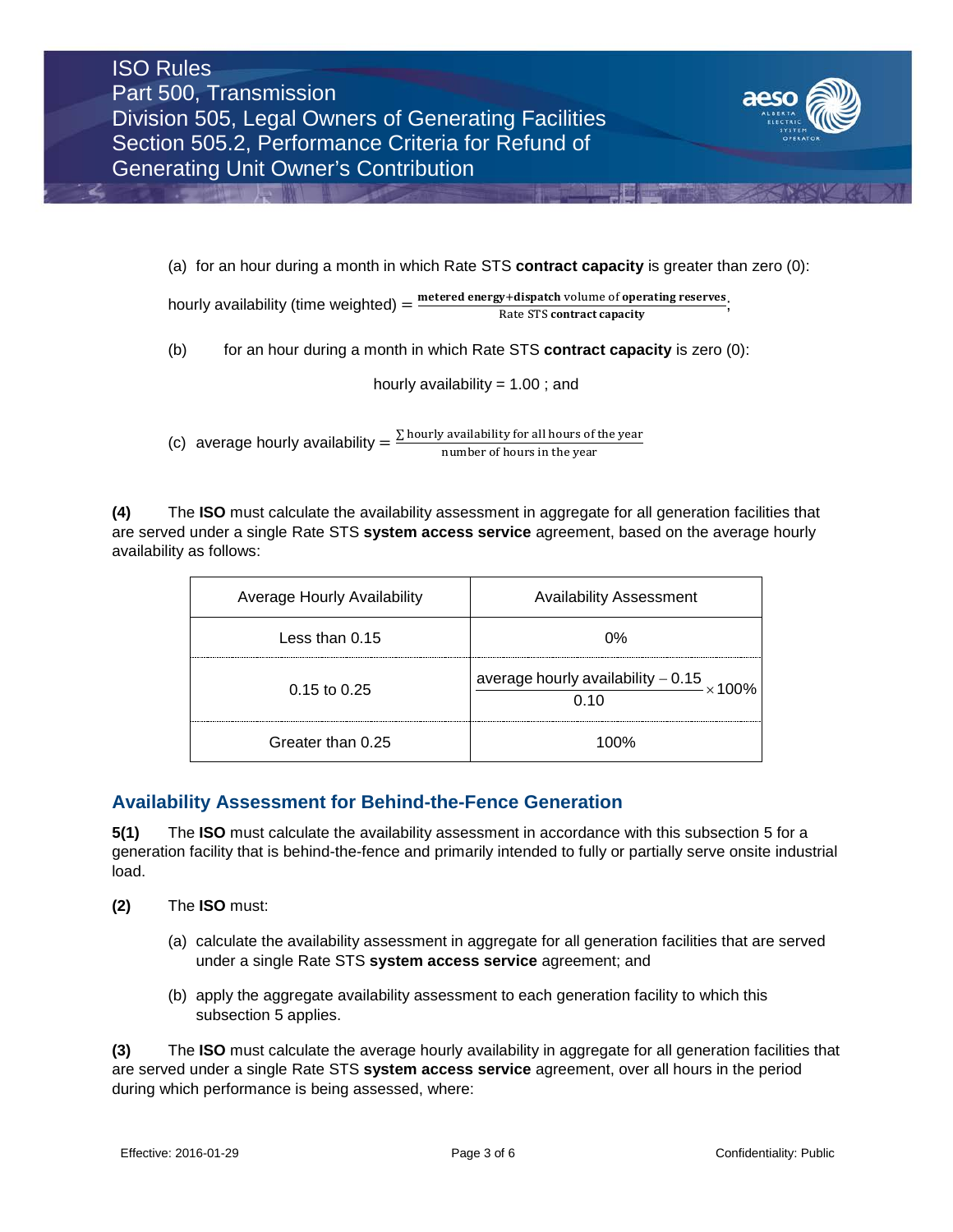

(a) if the generation facility offers on a net basis:

(i) for an hour during a month in which Rate STS **contract capacity** is greater than zero (0):

hourly availability (time weighted)  $=$   $\frac{\text{total available capacity}}{\text{Rate STS contract capacity}}$ ; and

(ii) for an hour during a month in which Rate STS **contract capacity** is zero (0):

hourly availability =  $1.00$ ;

(b) if the generation facility offers on a gross basis:

hourly availability (time weighted)  $=\frac{available\ capability}{maximum\ capability}$ ; and

(c) average hourly availability  $=$   $\frac{\sum \text{hourly available}}{\text{number of hours in the year}}$ 

**(4)** The **ISO** must calculate the availability assessment in aggregate for all generation facilities that are served under a single Rate STS **system access service** agreement, based on the average hourly availability as follows:

| Average Hourly Availability | <b>Availability Assessment</b>                             |
|-----------------------------|------------------------------------------------------------|
| Less than 0.60              | 0%                                                         |
| $0.60 \text{ to } 0.80$     | average hourly availability $-0.60$ $\times 100\%$<br>በ 2በ |
| Greater than 0.80           | 100%                                                       |

#### **Overcontract Assessment**

**6(1)** The **ISO** must, for a generation facility to which this section 505.2 applies:

- (a) calculate the overcontract assessment in aggregate for all generation facilities that are served under a single Rate STS **system access service** agreement; and
- (b) apply the aggregate overcontract assessment to each generation facility that is served under that Rate STS **system access service** agreement.

**(2)** The **ISO** must calculate the overcontract factor in aggregate for all generation facilities that are served under a single Rate STS **system access service** agreement, based on the **metered energy**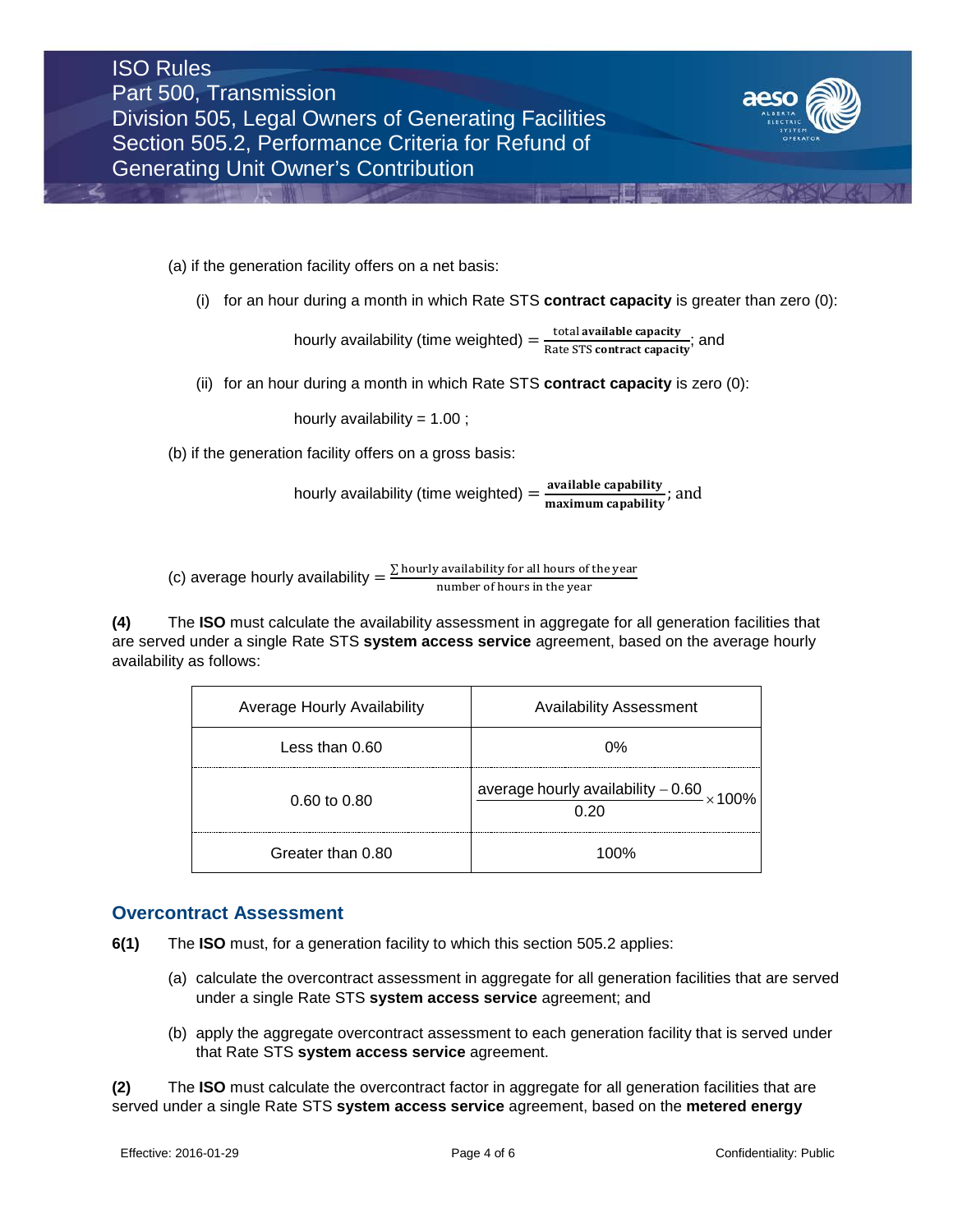ISO Rules Part 500, Transmission Division 505, Legal Owners of Generating Facilities Section 505.2, Performance Criteria for Refund of Generating Unit Owner's Contribution



supplied above Rate STS **contract capacity**, over all hours in the period during which performance is being assessed, as follows:

overcontract factor =  $\Sigma$ (metered energy $-$ Rate STS contractcapacity hours when <mark>metered energy></mark>Rate STS <mark>contract capacity</mark> ∑ Rate STS <mark>contract capacity</mark> all hours

**(3)** The **ISO** must, in any month in which Rate STS **contract capacity** is less than 5 MW, deem Rate STS **contract capacity** to be 5 MW during that month for the calculation of the overcontract factor in subsection 6(2) above.

**(4)** The **ISO** must exclude from the calculation of the overcontract factor in subsection 6(2) above any hours in which the **ISO** issues a **directive** to the **legal owner** of a generation facility to temporarily exceed the Rate STS **contract capacity** during an **emergency**.

**(5)** The **ISO** must calculate the overcontract assessment in aggregate for all generation facilities that are served under a single Rate STS **system access service** agreement, based on the overcontract factor calculated in subsection 6(2) above as follows:

| <b>Overcontract Factor</b> | Overcontract Assessment                       |
|----------------------------|-----------------------------------------------|
| Less than 0.01             | 100%                                          |
| $0.01$ to $0.05$           | $0.05$ – overcontract factor<br>$\times100\%$ |
| Greater than 0.05          | ነዓ⁄-                                          |

## **Adjustments**

**7** The **ISO** may make adjustments to the hourly availability and/or the overcontract factor where the hourly availability and/or the overcontract factor are affected by events outside the control of the **owner** of a generation facility, including but not limited to a transmission and/or distribution facility outage, congestion, a **directive** issued by the **ISO** or a circumstance arising under the **ISO tariff** or an **ISO rule**.

## **Communication**

**8** The **ISO** must provide a preliminary performance assessment, along with all related input data, to the **owner** of a generation facility by January 31 of the year following the calendar year to which the refund relates.